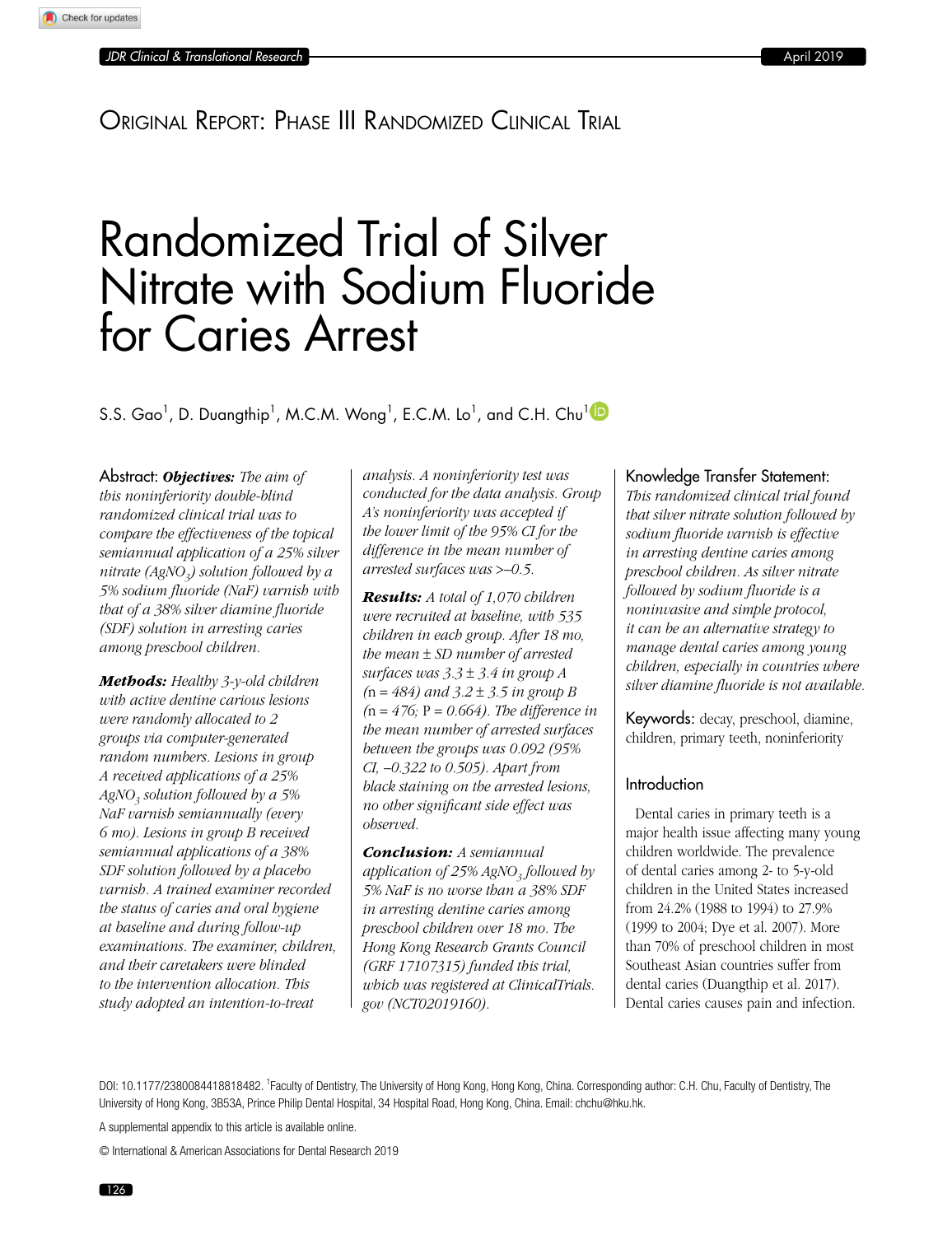Poor dentition not only influences children's oral health but also can affect their nutrition intake, growth, cognitive development, and quality of life (Sheiham 2006). Restorative treatment for young children may be challenging because they are often uncooperative to clinical procedures (Yamada et al. 2002). Moreover, conventional treatment for advanced caries is neither accessible nor affordable for many children, particularly those from disadvantaged communities (Chu et al. 2012).

Clinical studies reported that the application of a silver diamine fluoride (SDF) solution can arrest active dentine caries in the primary teeth of young children (Chu et al. 2002; Duangthip et al. 2016; Fung et al. 2016). The caries arresting rate (CAR) is approximately 80% (Gao, Zhang, et al. 2016). Although SDF has been used in Australia, the United States, Canada, and some countries in Asia and Latin America, it is still not available in many countries. Sodium fluoride (NaF) varnish is effective in treating early enamel lesions (Gao, Zhang, et al. 2016). However, it is not effective in arresting active dentine caries (Chu et al. 2002). A laboratory study found that an application of a 25% silver nitrate  $(AgNO<sub>3</sub>)$  solution followed by a 5% NaF varnish can inhibit the demineralization of dentine (Zhao et al. 2017). Duffin (2012) used this protocol to treat the caries of children and found that most carious lesions were arrested after treatment. We performed a literature search within the MEDLINE database (PubMed) on April 1, 2018, and found no publication of a clinical trial studying the effectiveness of  $AgNO<sub>3</sub>$  and NaF in arresting caries.

A recent systematic review concluded that the application of a 38% SDF solution is effective in arresting caries in the primary teeth of young children (Gao, Zhao, et al. 2016). Because it is not ethical to conduct a clinical trial where children do not receive treatment or are given placebos, this study adopted a noninferiority design with the application of SDF as the control. The aim of this noninferiority randomized clinical trial

was to compare the effectiveness of an adjunctive application of a  $25\%$  AgNO<sub>3</sub> solution followed by a 5% NaF varnish with that of a 38% SDF solution in arresting dentine caries among young children when applied twice a year.

# Materials and Methods

#### Trial Design

This study was a noninferiority doubleblind randomized clinical trial. The noninferiority margin was set at −0.5 for the difference in the mean number of arrested surfaces (MASs) between groups, which was considered clinically negligible (effect size, 0.25; SD, 2.5; true difference, 0; Chu et al. 2015). The sample size calculation was performed with G\*Power 3.1.7 (Franz Faul; Universität Kiel), and the statistical power was set at 90%. The result revealed that 856 children were required. The dropout rate was anticipated to be 20%. Therefore, 1,070 participants needed to be recruited at baseline, with 535 in each intervention group. The study received approval from the Institutional Review Board of the University of Hong Kong and Hospital Authority Hong Kong West Cluster (UW 13-569) and was registered at ClinicalTrials.gov (NCT02019160).

#### Participant Recruitment and Randomized Allocation

An invitation letter and consent form were sent to the parents of kindergarten children. The inclusion criteria were that children 1) were generally healthy and received parental consent, 2) were attending the first year of kindergarten and were aged 3 to 4 y, and 3) had at least 1 untreated active dentine carious lesion. Children who were uncooperative during the dental examination process, had severe oral diseases other than dental caries, had major systemic diseases, and/or were under longterm medication were excluded. The baseline screening was conducted in the children's kindergarten classrooms. A stratified block randomization method was adopted in this study. To balance the baseline caries status between

the intervention groups, the children were first classified into 2 strata by the number of decayed, missing, and filled tooth surfaces (dmfs; 1 to 3 or >3 tooth surfaces). Then, they were allocated to 1 of the 2 intervention groups according to computer-generated random numbers with a block size of 8. An independent assistant conducted the random allocation procedure. The examiner, study children, and their caretakers were blinded to the treatment allocation. Treatment was provided by an independent operator after the clinical examination.

#### Clinical Examination

A trained examiner conducted clinical examinations using a ball-ended Community Periodontal Index probe (Ash/Dentsply) and a disposable dental mirror attached to a handle with a lightemitting diode for intraoral illumination (MirrorLite; Kudos Crown Limited). Teeth that were considered nonvital specifically, those that had pulp exposure, abscess/fistula, or generalized tooth discoloration related to tooth nonvitality—were excluded. Each tooth surface was assessed, and caries was diagnosed at the cavitation level (Chu et al. 2002; Duangthip et al. 2016; Fung et al. 2016). A carious lesion was recorded as active if softness was detected upon probing with a light force. If the lesion was hard upon probing, it was classified as arrested (Chu et al. 2002; Duangthip et al. 2016; Fung et al. 2016). Only the carious lesions detected in the baseline examination were included for evaluation in the follow-up examinations. Oral hygiene was measured with the visible plaque index (VPI) on the buccal and lingual surfaces of 6 teeth (teeth 55, 51, 63, 71, 75, and 83; Fung et al. 2016). The VPI score was the percentage of tooth surfaces examined that had visible plaque on the surface. Prior to the study, a dentist was trained to use the indices and diagnostic criteria adopted in this study, and the assessment of caries (active and arrested) was calibrated with an experienced epidemiologist. The same examiner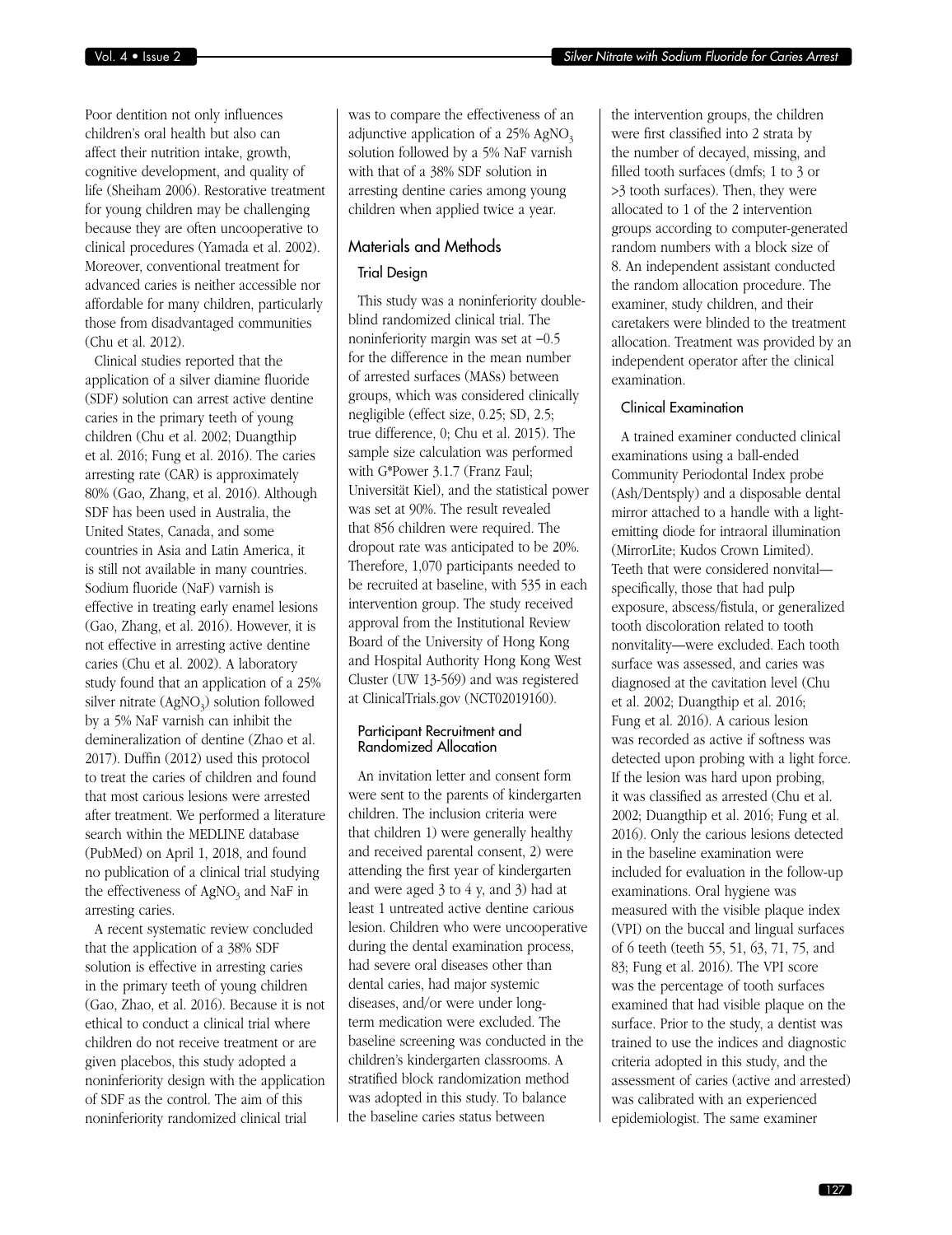#### Interventions

The 2 intervention groups were as follows:

*Group A*—semiannual application (every 6 mo) of a  $25\%$  AgNO<sub>3</sub> solution (Gordon Labs) followed by a 5% NaF varnish (Duraphat Varnish; Colgate-Palmolive) *Group B*—semiannual application of a 38% SDF solution (Saforide; Toyo Seiyaku Kasei Co.) followed by a placebo varnish (Vaseline; Unilever)

The operator used a microbrush to apply the appropriate solution (SDF or  $AgNO<sub>3</sub>$ ) for approximately 5 s on each carious lesion according to the child's assigned intervention group. The operator then used another microbrush to apply the appropriate varnish (Vaseline or NaF) on the lesion. The kindergarten teachers were instructed not to let the children eat or drink for 30 min after the fluoride therapy. Interventions were performed at baseline and 6-, 12-, and 18-mo follow-ups.

#### **Questionnaire**

A validated questionnaire used in previous studies (Chu et al. 1999; Chu et al. 2012; Chen et al. 2017) was used to collect the children's oral health–related behaviors (bottlefeeding and toothbrushing history) and socioeconomic backgrounds (birthplace, family income, parental educational level, main caretaker) at baseline. Information on each child's oral health–related behaviors (e.g., current bottle-feeding before sleeping, daily snack intake, daily toothbrushing, assisted toothbrushing, use of fluoride toothpaste, and dental treatment experience) was collected through a parental questionnaire at the 18-mo follow-up.

#### Statistical Methods

The outcome measure was the status of the carious lesion (active or arrested) at follow-up examinations. Data were analyzed with Stata 13.1 (William Gould) and SPSS 24.0 (SPSS Inc.). An intention-to-treat (ITT) analysis was performed. Missing cases were tested for randomness by using Little's "missing completely at random" test, which tests the hypothesis that one's data are missing completely at random an assumption that must be satisfied before replacing missing values through various imputation techniques. The "last observation carried forward" method was adopted for inputting the missing data. With the noninferiority margin set to −0.5 (group A minus group B), the noninferiority of group A versus group B could be claimed if the lower limit of the 95% CI for the difference of the MASs was >–0.5. An independent *t* test was performed to compare dmfs scores, the number of active decayed surfaces at baseline, the number of newly developed dmfs, the MASs, and the VPI scores between the groups at 6-mo, 12-mo, and 18-mo follow-ups. CAR was calculated as the total number of arrested surfaces at follow-up divided by the total number of active decayed surfaces at baseline. The chi-square test was used to compare CAR, baseline oral health–related habits, and socioeconomic backgrounds between group A and group B. Intraexaminer agreement in caries diagnoses was assessed with Cohen's kappa statistics. The level of statistical significance for all tests was set at 0.05.

Because a child involved in the study could have multiple carious lesions, generalized estimating equations (GEEs) with a logit link and 2-level clusters (subject and tooth surface) were adopted to investigate the effects of the intervention, related clinical parameters (baseline dmfs score, number of newly developed dmfs at 18 mo, VPI score at 18 mo, tooth and surface of the carious lesions), oral health–related habits, and socioeconomic backgrounds on caries arrest. The dependent variable

in this logistic regression was at the surface level—specifically, the status of the carious lesion (arrested or not arrested). The GEE model for a bivariate logistic regression was used to analyze each independent variable. Independent variables with a *P* value <0.05 were included to form a base model. Independent variables with a *P* value <0.2 but >0.05 were entered into the subset models. Multivariable logistic regressions were conducted on the subset models. A model with the smallest quasi-likelihood information criterion was presented as the best-fit model for reporting. The Bonferroni test for pairwise comparison was conducted for inner-variable analysis.

#### Results

A total of 1,070 children were recruited, with 535 children in each intervention group (Fig.). The baseline dmfs scores of groups A and B were  $5.87 \pm 6.26$  and  $5.96 \pm 6.11$  (mean  $\pm$  SD), respectively  $(P = 0.828$ ; Table 1). No significant difference was found in oral health– related habits or socioeconomic backgrounds between the groups at baseline (Appendix 1). The dropout rate after 18 mo was 9.5% (51 of 535) in group A and 11.0% (59 of 535) in group B  $(P = 0.421)$ . Leaving the study's kindergartens was the main reason why children dropped out (Fig.). Little's "missing completely at random" test showed a chi-square distance of 5.0 with 6 degrees of freedom and a *P* value of 0.544. Missing data were completely random in this study because the *P* value was >0.05. The kappa values for the duplicated examinations of caries status were >0.9 for all examinations. During the follow-up examinations at 6 mo, 12 mo, and 18 mo, no significant differences were found between groups A and B regarding the children's mean dmfs scores, MASs, CARs, number of newly developed dmfs, or VPI scores, except for the CAR at 6-mo follow-up and the VPI scores at the 12-mo follow-up. Group A presented a higher CAR (41.3%) than group B (38.7%) at 6-mo examination. The mean 12-mo VPI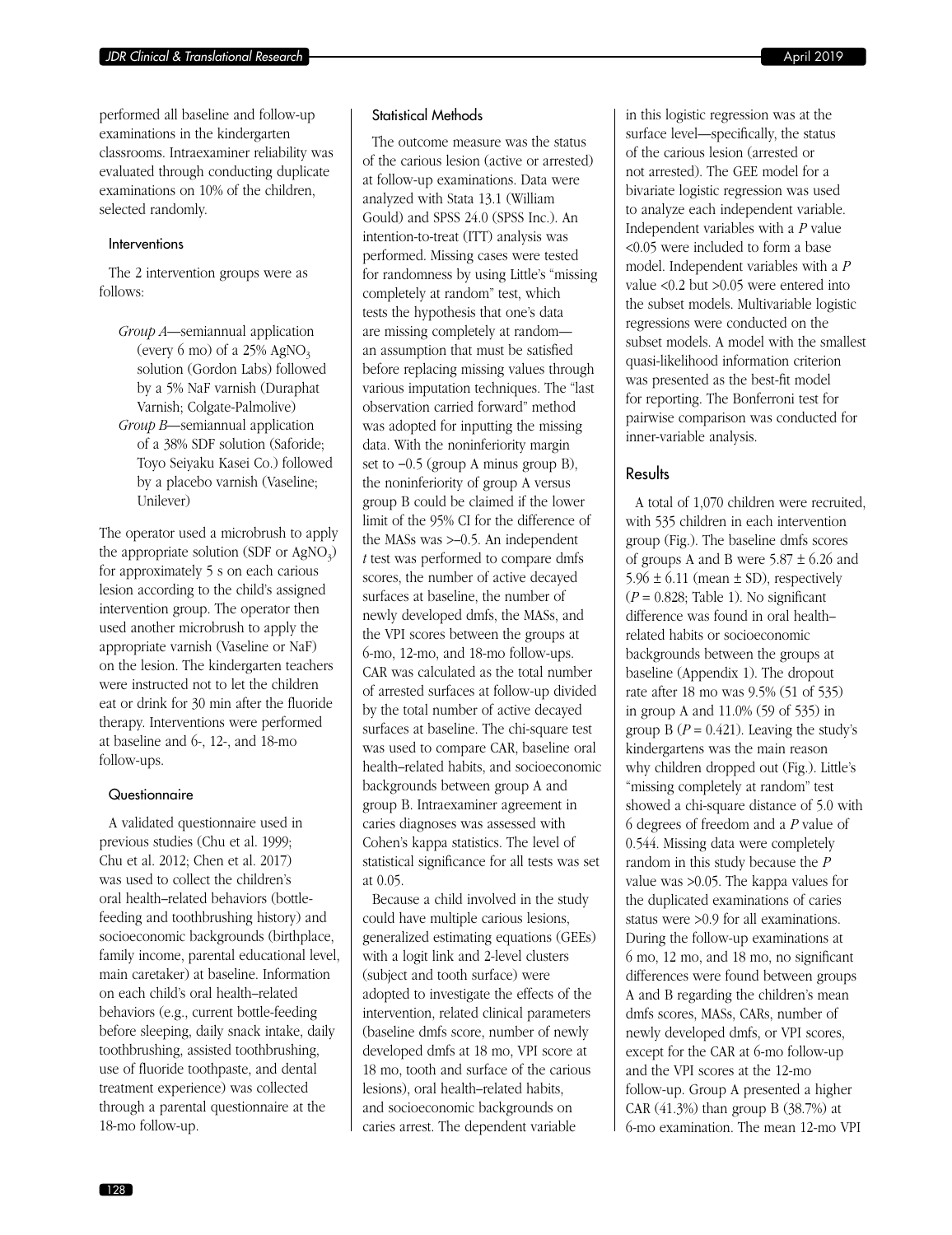**Figure.** Flow diagram of this trial. AgNO $_3$ , silver nitrate; NaF, sodium fluoride; SDF, silver diamine fluoride.



scores for groups A and B were 55.0% ± 17.3% and 52.4% ± 17.9%, respectively. The absolute difference was 2.6% (95% CI, 0.5% to 4.7%), which was considered clinically insignificant.

At the 18-mo examination, the MASs of groups A and B were  $3.32 \pm 3.42$  and  $3.23 \pm 3.47$ , respectively (*P* = 0.664; Table 1). The estimated difference in MASs between the groups was 0.092 (95% CI, –0.322 to 0.505). Arrested lesions were stained black. The examiner did not observe any other significant side effects. No report of any systemic disease was received from the parents.

#### Multilevel Logistic Regression of Confounding Factors on Caries Arrest

The results of bivariate logistic regression with GEEs for individual variables revealed that the following were associated with the surface-level

caries status: number of newly developed dmfs, VPI score, tooth and surface locations of the carious lesion, current bottle-feeding before sleeping, dental treatment performed during the study period, and the child's family income (Table 2). Potentially significant variables with *P* values <0.2 were assisted toothbrushing and parental status. Thus, 4 possible models (1 base model plus 3 subset models) were computed for a multivariable logistic regression. Among the 4 models, the base model presented the smallest quasi-likelihood information criterion (5,050.025) and thus was the best-fit model (Table 3).

Caries arrest was negatively related to the number of newly developed dmfs (odds ratio, 0.937; *P* = 0.017) and the VPI score (odds ratio, 0.990; *P* = 0.002) at the 18-mo follow-up. The tooth location and surface location of the carious lesion

were significantly associated with the caries status ( $P < 0.001$ ). Lesions in the mandibular anterior teeth presented a higher chance of being arrested than those in other teeth. In addition, lesions on the buccal surfaces had the highest chance to become arrested. Children who had no dental treatment during the study and those whose families had monthly incomes lower than HK\$20,000 had a higher chance of having their caries arrested (Table 3).

#### **Discussion**

Silver has antibacterial properties, and fluoride promotes the remineralization of carious lesion (Gao et al. 2018). These may be the basic mechanisms of the caries-arresting effect of SDF. The hardness of the lesion surface is commonly used as a diagnostic criterion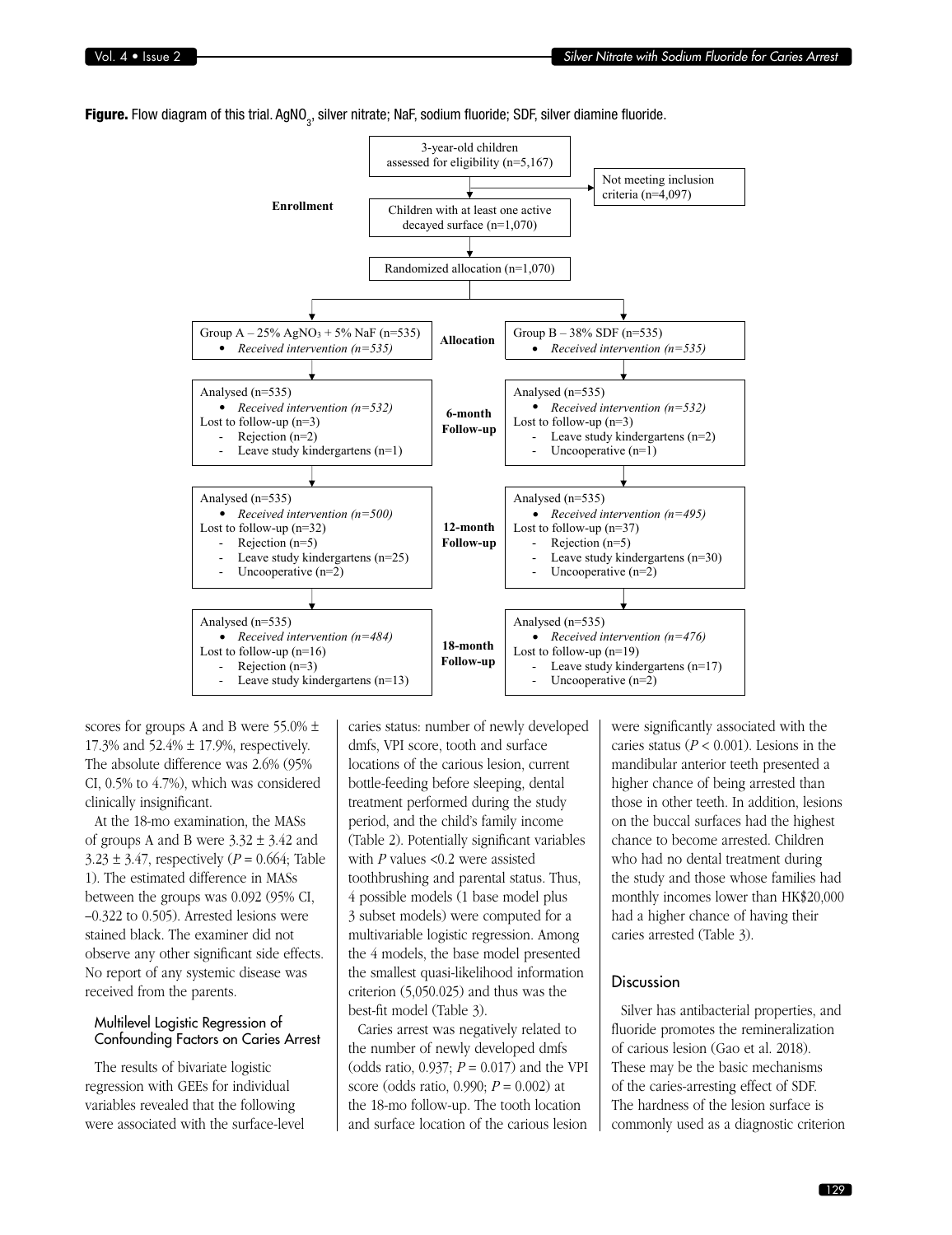#### Table 1.

Mean dmfs, Active Decayed Surfaces, MASs, CAR, New dmfs, and Oral Hygiene Status of the Intervention Groups at Baseline and Follow-up.

| <b>Variable</b>                | Group A <sup>a</sup> | Group B <sup>b</sup> | P Value |
|--------------------------------|----------------------|----------------------|---------|
| <b>Baseline</b>                |                      |                      |         |
| dmfs                           | 5.9(6.3)             | 6.0(6.1)             | 0.828   |
| <b>Active decayed surfaces</b> | 5.2(4.6)             | 5.2(4.7)             | >0.999  |
| <b>VPI, %</b>                  | 62.8 (17.6)          | 60.9(18.1)           | 0.092   |
| 6 <sub>mo</sub>                |                      |                      |         |
| dmfs                           | 6.6(6.6)             | 6.6(6.4)             | 0.869   |
| <b>MAS</b>                     | 2.1(2.5)             | 2.0(2.5)             | 0.370   |
| <b>CAR, %</b>                  | 41.3                 | 38.7                 | 0.048   |
| <b>New dmfs</b>                | 0.7(1.2)             | 0.7(1.2)             | 0.741   |
| <b>VPI, %</b>                  | 54.7 (15.6)          | 53.2 (15.6)          | 0.108   |
| <b>12 mo</b>                   |                      |                      |         |
| dmfs                           | 7.5(7.1)             | 7.5(6.9)             | 0.993   |
| <b>MAS</b>                     | 3.2(3.4)             | 3.1(3.4)             | 0.534   |
| <b>CAR, %</b>                  | 62.4                 | 60.0                 | 0.069   |
| <b>New dmfs</b>                | 0.9(1.6)             | 0.8(1.3)             | 0.484   |
| <b>VPI, %</b>                  | 55.0 (17.3)          | 52.4 (17.9)          | 0.015   |
| <b>18 mo</b>                   |                      |                      |         |
| dmfs                           | 8.4(7.6)             | 8.3(7.6)             | 0.856   |
| <b>MAS</b>                     | 3.3(3.4)             | 3.2(3.5)             | 0.664   |
| <b>CAR, %</b>                  | 64.1                 | 62.4                 | 0.202   |
| <b>New dmfs</b>                | 1.0(1.6)             | 0.8(1.9)             | 0.251   |
| <b>VPI, %</b>                  | 54.1 (17.0)          | 53.8 (16.9)          | 0.733   |

Values are presented as mean (SD) or %.

CAR, caries arresting rate; dmfs, decayed, missing (due to caries), and filled surfaces; MAS, mean arrested surface; VPI, visible plaque index.  ${}^{a}$ 25% silver nitrate + 5% sodium fluoride.

<sup>b</sup>38% silver diamine fluoride.

for arrested caries (Braga et al. 2010). Previous studies revealed an increase in microhardness with a highly remineralized zone rich in calcium and phosphate in the arrested lesions (Chu and Lo 2008; Mei et al. 2014). Applying a  $25\%$  AgNO<sub>3</sub> solution followed by a 5% NaF varnish follows the same principle for caries arrest. A laboratory study indicated that this method could

remineralize inter- and intratubular demineralized dentine and prevent the exposure of collagen fibers on dentine surfaces (Zhao et al. 2017). A US community dental care program for children reported that this method could arrest active caries in almost all carious lesions (Duffin 2012). The present double-blind randomized clinical trial revealed that applying a  $25\%$  AgNO<sub>3</sub>

solution followed by a 5% NaF varnish was no worse than applying a 38% SDF in arresting dentine caries among preschool children. AgNO<sub>3</sub> solution and NaF varnish are readily available in many countries; hence, they may be used to arrest caries when SDF is not available. Moreover, the cost of SDF (Saforide; approximately US\$10 per 1 mL) is higher than  $AgNO<sub>3</sub>$  (Gordon Labs;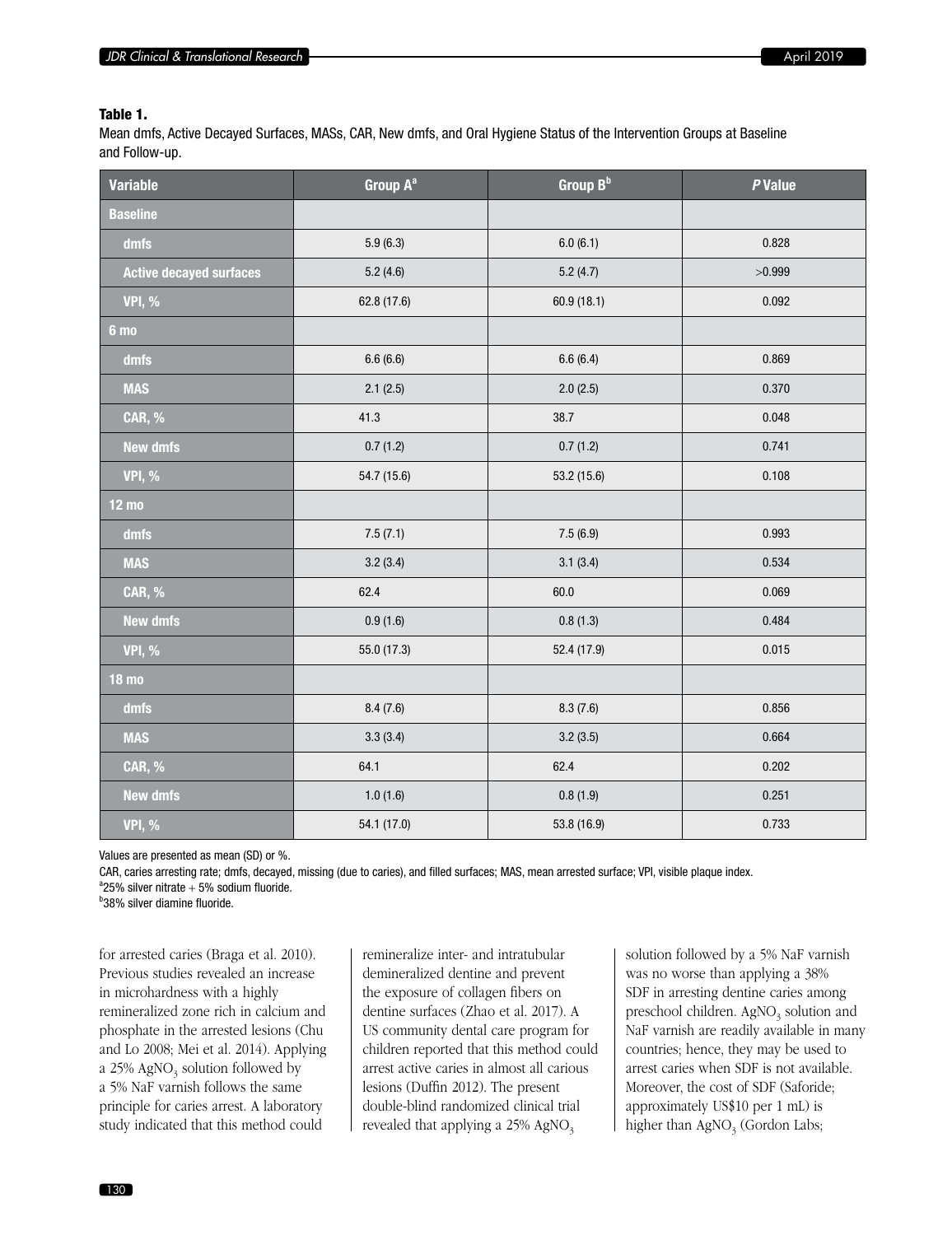# Table 2.

Bivariate Logistic Regression Based on the Generalized Estimating Equation Model with a Logit Link and 2-Level Clusters for Individual Factors.

| <b>Explanatory Variable<sup>a</sup></b>                      | <b>Odds Ratio</b> | 95% CI           | P Value |
|--------------------------------------------------------------|-------------------|------------------|---------|
| <b>Clinical parameters</b>                                   |                   |                  |         |
| Intervention group (38% SDF): 25% AgNO <sub>2</sub> + 5% NaF | 1.171             | 0.986 to 1.391   | 0.072   |
| <b>Baseline dmfs</b>                                         | 0.996             | 0.986 to 1.007   | 0.505   |
| 18-mo new dmfs                                               | 0.954             | 0.914 to 0.996   | 0.031   |
| 18-mo VPI score                                              | 0.994             | 0.989 to 0.999   | 0.018   |
| <b>Tooth location (lower posterior tooth)</b>                |                   |                  | < 0.001 |
| <b>Upper anterior tooth</b>                                  | 6.463             | 5.294 to 7.890   |         |
| <b>Upper posterior tooth</b>                                 | 1.905             | 1.504 to 2.413   |         |
| <b>Lower anterior tooth</b>                                  | 26.008            | 13.890 to 48.700 |         |
| <b>Surface location (occlusal surface)</b>                   |                   |                  | < 0.001 |
| <b>Buccal surface</b>                                        | 10.388            | 8.099 to 13.324  |         |
| <b>Mesial surface</b>                                        | 5.671             | 4.565 to 7.046   |         |
| <b>Distal surface</b>                                        | 4.527             | 3.477 to 5.893   |         |
| <b>Lingual surface</b>                                       | 5.180             | 4.314 to 6.220   |         |
| <b>Oral health-related behaviors</b>                         |                   |                  |         |
| Age stopped bottle-feeding (after 24 mo)                     |                   |                  | 0.566   |
| <b>Breast feeding only</b>                                   | 1.178             | 0.873 to 1.590   |         |
| 1 to 12 mo                                                   | 0.980             | 0.594 to 1.616   |         |
| 13 to 24 mo                                                  | 1.131             | 0.903 to 1.417   |         |
| Current bottle-feeding before sleeping (no): yes             | 0.789             | 0.633 to 0.983   | 0.035   |
| Daily snack intake (no): yes                                 | 0.799             | 0.442 to 1.446   | 0.459   |
| Age of start tooth-brushing (after 24 mo)                    |                   |                  | 0.869   |
| 1 to 12 mo                                                   | 1.079             | 0.788 to 1.478   |         |
| 13 to 24 mo                                                  | 1.033             | 0.863 to 1.237   |         |
| Daily toothbrushing (twice per day or more)                  |                   |                  | 0.496   |
| Less than once per day                                       | 1.422             | 0.709 to 2.851   |         |
| Once per day                                                 | 1.079             | 0.876 to 1.329   |         |
| Assisted toothbrushing (no): yes                             | 0.882             | 0.734 to 1.061   | 0.182   |
| Use of fluoride toothpaste (no): yes                         | 1.157             | 0.901 to 1.486   | 0.253   |
| Dental treatment after start of study (no): yes              | 0.636             | 0.514 to 0.787   | < 0.001 |

*(continued)*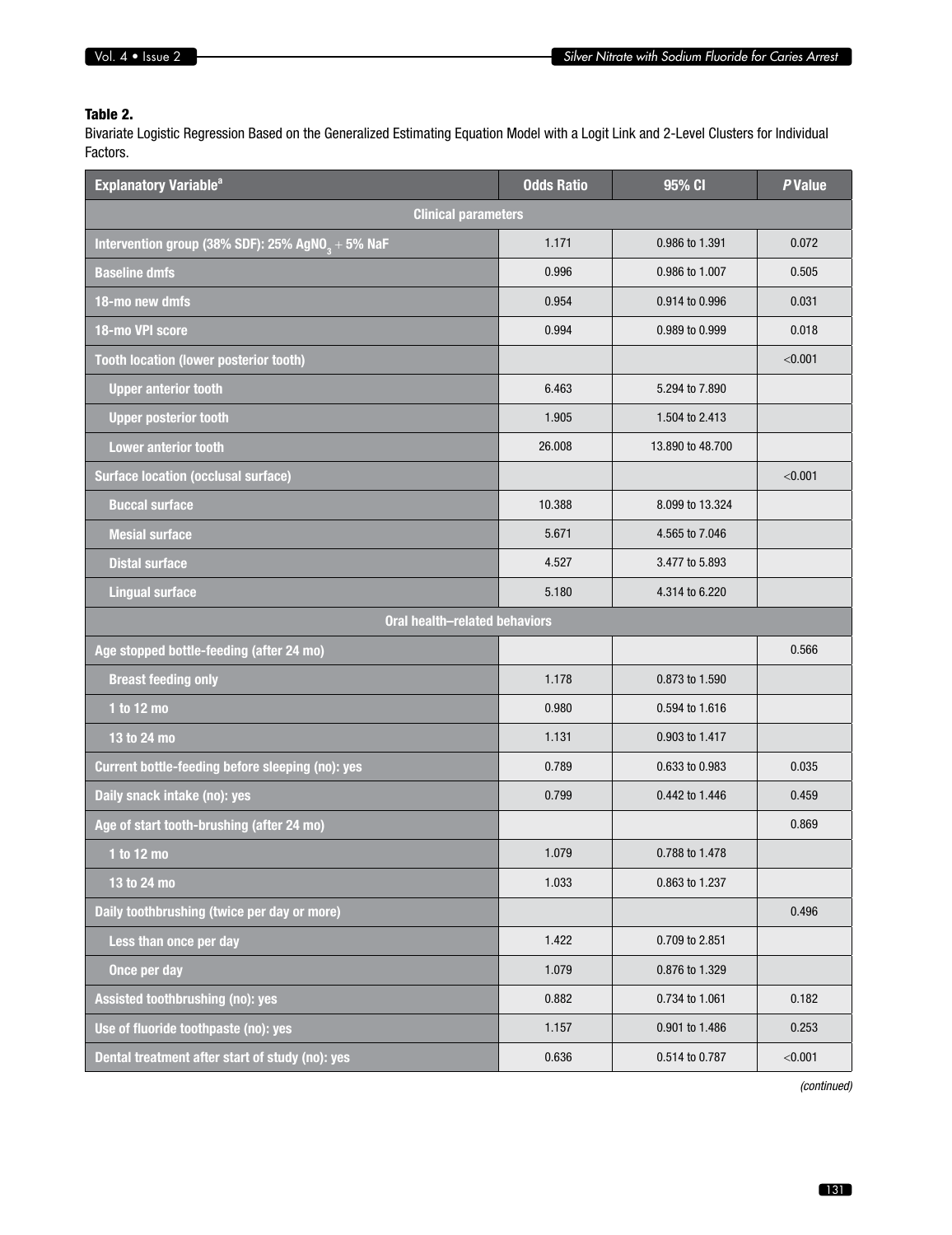#### Table 2.

(continued)

| <b>Explanatory Variable<sup>a</sup></b>                          | <b>Odds Ratio</b> | 95% CI         | P Value |  |  |  |
|------------------------------------------------------------------|-------------------|----------------|---------|--|--|--|
| Socioeconomic backgrounds                                        |                   |                |         |  |  |  |
| Sex (female): male                                               | 1.050             | 0.882 to 1.249 | 0.584   |  |  |  |
| <b>Birthplace (mainland): Hong Kong</b>                          | 0.874             | 0.648 to 1.178 | 0.376   |  |  |  |
| Parental status (single parent): both parents                    | 0.722             | 0.463 to 1.127 | 0.152   |  |  |  |
| Monthly family income, $HK$$ ( $\geq$ 40,001)                    |                   |                | 0.029   |  |  |  |
| ≤\$20,000                                                        | 1.472             | 1.094 to 1.981 |         |  |  |  |
| \$20,001 to \$40,000                                             | 1.300             | 0.946 to 1.786 |         |  |  |  |
| Father's education level (higher education): mandatory education | 1.019             | 0.842 to 1.234 | 0.844   |  |  |  |
| Mother's education level (higher education): mandatory education | 1.104             | 0.920 to 1.324 | 0.289   |  |  |  |
| Main caretaker (maid)                                            |                   |                | 0.456   |  |  |  |
| <b>Parents</b>                                                   | 1.040             | 0.685 to 1.580 |         |  |  |  |
| <b>Relatives</b>                                                 | 0.907             | 0.580 to 1.420 |         |  |  |  |

Arrested  $= 1$ ; active  $= 0$ . Subject level and tooth surface level.

AgNO<sub>3</sub>, silver nitrate; dmfs, decayed, missing (due to caries), and filled surfaces; HK\$, Hong Kong dollars; NaF, sodium fluoride; SDF, silver diamine fluoride; VPI, visible plaque index.

<sup>a</sup>Reference group in parentheses.

approximately US\$4 per 1 mL) and NaF (Duraphat; approximately US\$4 per 1 mL). Both treatment protocols aim to stabilize the carious lesion by arresting caries. They do not restore the cavity. Oral hygiene is difficult to maintain due to damage and loss of tooth structure. It can also cause drifting of teeth and space loss.

A noninferiority trial was adopted in this study. It tests whether a new treatment is less effective than a positive control treatment already in use (Walker and Nowacki 2011). Adopting a noninferiority trial in a study design offers several advantages. First, it addresses ethical concerns about placebo-controlled trials because participants in the positive-controlled group also receive effective treatment during the clinical trial. Second, it is more favorable to compare the new treatment with a currently available standard treatment to prove its effectiveness (Hahn 2012). Third, noninferiority trials have considerably larger sample sizes than do placebo-controlled trials, which enhances the study's reliability (Snapinn 2000).

However, the large sample size required can be an obstacle in implementing a noninferiority clinical study. In the clinical trial, recruiting >1,000 preschool children with untreated cavitated caries for longterm follow-up is challenging. In this study, >5,000 children were screened to identify the required 1,070 children. In places with small populations, this can be an insurmountable difficulty when it comes to implementing a noninferiority trial. A multicenter clinical trial can be a solution, but the cost will increase significantly.

This clinical trial used an ITT analysis to avoid misleading artifacts, such as nonrandom participant dropouts from the study. ITT includes all children who were randomized into the 2 intervention groups at baseline for data processing, regardless of their adherence to the assigned treatment group or subsequent withdrawal from this study. The CONSORT guidelines (Consolidated Standards of Reporting Trials) for reporting randomized clinical trials recommend this method (Moher et al.

2001). ITT analysis reflects a practical scenario, as it includes noncompliance and dropouts and admits protocol deviation. Moreover, ITT analysis preserves the sample size to maintain statistical power. As all noncompliance and dropouts are included in the analysis, an ITT analysis can always provide a relatively conservative estimate of treatment effectiveness (Gupta 2011). It is noteworthy that a full application of ITT analysis requires complete outcome data for all participants. The presence of missing data and adherence to a 6-mo treatment protocol can impose difficulties in completing an ITT analysis. This is a limitation of this study. Furthermore, the "last observation carried forward" method was adopted for inputting missing data. Hence, the missing values were replaced with the last available measurement, which might not be the true outcome at 18 mo. Clinical studies indicated that CARs increased over follow-up periods when the fluoride application (SDF and NaF) was repeated annually or semiannually (Zhi et al. 2012; Duangthip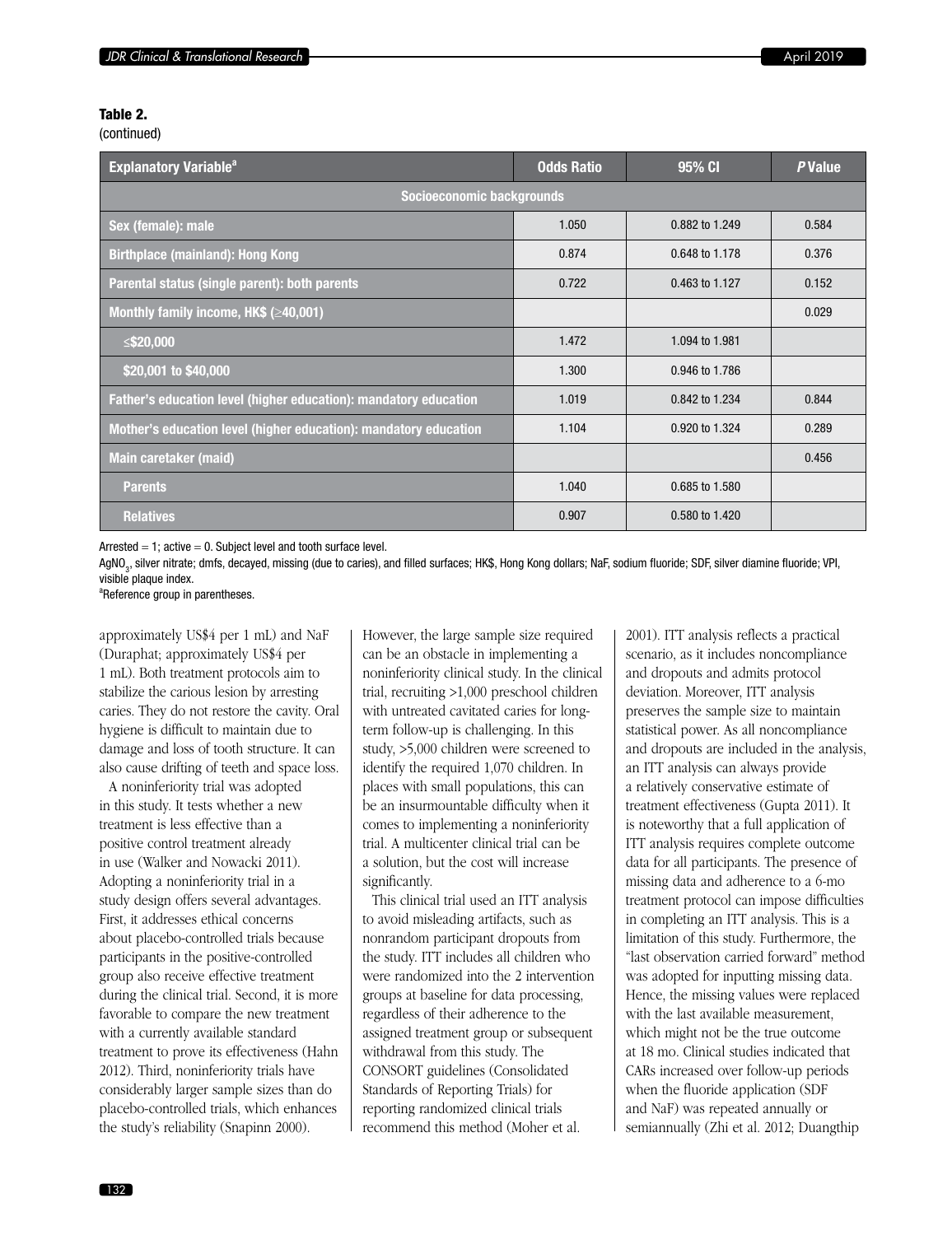#### Table 3.

Multivariable Logistic Regression Model with the Best Estimated Fit by Quasi-likelihood Information Criterion.

| <b>Explanatory Variable</b>                   | <b>Odds Ratio</b> | 95% CI           | P Value |
|-----------------------------------------------|-------------------|------------------|---------|
| <b>Intervention group</b>                     |                   |                  | 0.416   |
| 25% $AgNO_3 + 5%$ NaF                         | 1.091             | 0.885 to 1.344   |         |
| 38% SDF <sup>a</sup>                          |                   |                  |         |
| 18-mo new dmfs                                | 0.937             | 0.888 to 0.988   | 0.017   |
| 18-mo VPI score                               | 0.990             | 0.984 to 0.996   | 0.002   |
| Tooth location <sup>b</sup>                   |                   |                  | < 0.001 |
| <b>Upper anterior</b>                         | 4.566             | 3.383 to 6.164   |         |
| <b>Upper posterior</b>                        | 1.677             | 1.284 to 2.190   |         |
| <b>Lower anterior</b>                         | 33.805            | 16.092 to 71.017 |         |
| Lower posterior <sup>a</sup>                  |                   |                  |         |
| Tooth surface location <sup>c</sup>           |                   |                  | < 0.001 |
| <b>Buccal</b>                                 | 4.375             | 3.236 to 5.915   |         |
| <b>Mesial</b>                                 | 2.027             | 1.518 to 2.706   |         |
| <b>Distal</b>                                 | 1.957             | 1.386 to 2.764   |         |
| <b>Lingual</b>                                | 1.742             | 1.322 to 2.297   |         |
| Occlusal <sup>a</sup>                         |                   |                  |         |
| Monthly family income, <sup>d</sup> HK\$      |                   |                  | 0.041   |
| ≤20,000                                       | 1.580             | 1.087 to 2.297   |         |
| 20,001 to 40,000                              | 1.358             | 0.911 to 2.026   |         |
| ≥40,001 <sup>ª</sup>                          | $\equiv$          |                  |         |
| <b>Current bottle-feeding before sleeping</b> |                   |                  |         |
| <b>Yes</b>                                    | 0.779             | 0.601 to 1.011   | 0.060   |
| No <sup>a</sup>                               |                   |                  |         |
| Dental treatment after start of study         |                   |                  | 0.006   |
| <b>Yes</b>                                    | 0.689             | 0.527 to 0.901   |         |
| No <sup>a</sup>                               |                   |                  |         |

Arrested  $= 1$ ; active  $= 0$ .

AgNO<sub>3</sub>, silver nitrate; dmfs, decayed, missing (due to caries) and filled surfaces; HK\$, Hong Kong dollars; NaF, sodium fluoride; SDF, silver diamine fluoride; VPI, visible plaque index.

<sup>a</sup>Reference group.

<sup>b</sup>Pairwise comparison: lower anterior > upper anterior > upper posterior > lower posterior. c Pairwise comparison: buccal > mesial, distal, lingual > occlusal.

<sup>d</sup>Pairwise comparison: ≤20,000 > ≥40,001.

et al. 2016; Fung et al. 2017). Thus, inputting the missing values by using the "last observation carried forward" method in this study could have prevented the overestimation of treatment effectiveness.

The results of the noninferiority test suggested that a  $25\%$  AgNO<sub>3</sub> solution followed by a 5% NaF varnish was not worse than a 38% SDF for the caries-arresting effectiveness among

kindergarten children. The results from the multivariable logistic regression analysis indicated that the factor intervention group  $(AgNO<sub>3</sub> + NaF vs SDF)$  did not affect caries arrest, whereas other confounding